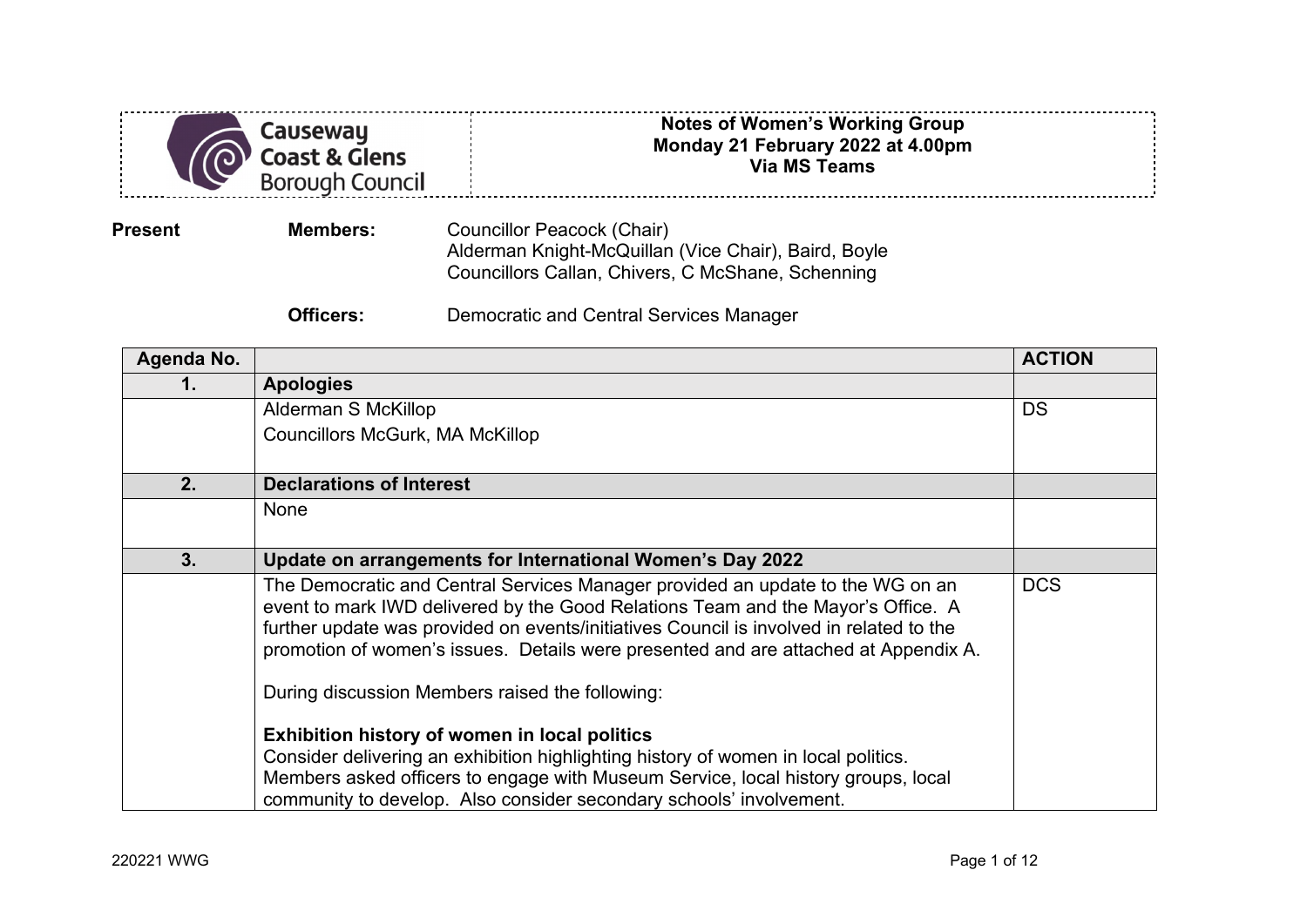| Agenda No. |                                                                                                                                                                                                                                                                                                                                                                                                                                                                                                                                                                                                                                                                                                                  | <b>ACTION</b>                |
|------------|------------------------------------------------------------------------------------------------------------------------------------------------------------------------------------------------------------------------------------------------------------------------------------------------------------------------------------------------------------------------------------------------------------------------------------------------------------------------------------------------------------------------------------------------------------------------------------------------------------------------------------------------------------------------------------------------------------------|------------------------------|
|            | <b>Open Swim Event</b><br>Deputy Mayor confirmed that the Mayor would host hospitality following an Open Swim<br>Event in Portrush to mark IWD. Officers will share information on the time, date and<br>location of the event with Members and Officers.<br><b>NOTED:</b> the information presented in Appendix 1 to mark International Women's Day<br>2022 (IWD) and other initiatives focused on the promotion of women currently being                                                                                                                                                                                                                                                                       | Mayor's Office<br><b>DCS</b> |
|            | delivered by Council services areas.<br>AGREED: to extend an invitation to Kim Spragg, Business & Corporate Development,<br>Northern Ireland International Air Show to a future meeting of the working group to<br>present the group with information relating to the Airshow STEM 'village' sponsored by<br>PULSAR who are focused upon getting women into STEM employment.<br>Members noted their satisfaction with the initiatives currently under way within Council to<br>promote women's issues but AGREED: that the Group is keen to develop a key project or<br>policy which demonstrates CC&GBC's commitment to women's issues.                                                                         | <b>DCS</b>                   |
| 4.         | <b>Any Other Relevant Business</b>                                                                                                                                                                                                                                                                                                                                                                                                                                                                                                                                                                                                                                                                               |                              |
|            | AGREED: that consultations which deal with women's issues, legislation which affect<br>women are included as a standing item on future agendas so that the WG may consider<br>and respond if required.<br>Councillor Callan drew the WG's attention to 'Sex for Rent' Lords Amendments to the<br>PCSC Bill. On 12 January 2022, the House of Lords voted to support amendments to the<br>Police, Crime, Sentencing and Courts Bill to protect renters from predators who seek to<br>exploit them for sexual acts in return for a roof over their heads. The Lords amendments<br>will now be considered by the Commons. DCS undertook to share information with<br>Elected Members on the Amendments to the Bill. | <b>DCS</b>                   |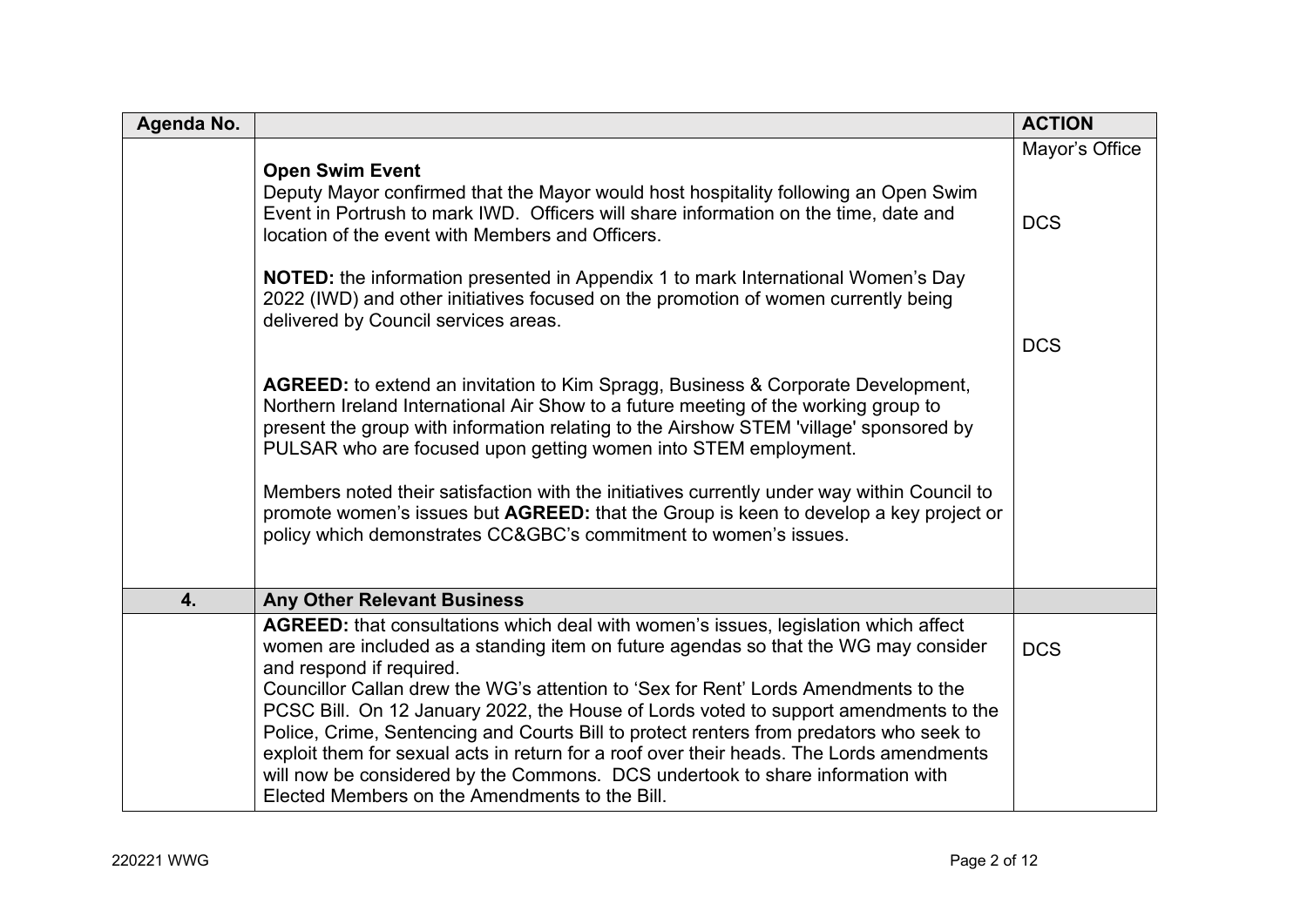| Agenda No. |                                                                                                                                                                                                                                                                                                             | <b>ACTION</b> |
|------------|-------------------------------------------------------------------------------------------------------------------------------------------------------------------------------------------------------------------------------------------------------------------------------------------------------------|---------------|
|            | <b>AGREED:</b> liaise with Platinum Jubilee Working Group in terms of projects highlighting<br>women in public service.                                                                                                                                                                                     | <b>DCS</b>    |
|            | <b>AGREED:</b> DCS to update group on the Notice of Motion re Violence Against Women and<br>Girls which Council supported.                                                                                                                                                                                  | <b>DCS</b>    |
|            | <b>AGREED:</b> following discussion on barriers to women entering politics to bring a report to<br>a future meeting detailing what financial support is already available to officers and<br>Elected Members in terms of childcare (other caring responsibilities). DCS to liaise with<br>Finance and ODHR. |               |
|            | AGREED: to check if NILGA or NAC have any specific provision for women's issues<br>either in terms of training, working groups, initiatives.                                                                                                                                                                |               |
|            | <b>CONDOLENCES:</b> The Chair extended condolences on behalf of the group to the family,<br>friends and colleagues of Mr Christopher Stalford MLA who had died suddenly at the<br>weekend.                                                                                                                  |               |
|            | Responding, Councillor Callan thanked the Chair for her kind remarks.                                                                                                                                                                                                                                       |               |
| 5.         | Date of Next Meeting                                                                                                                                                                                                                                                                                        |               |
|            | To be confirmed.                                                                                                                                                                                                                                                                                            | <b>DCS</b>    |

**This being all the business the meeting closed at 16:45.**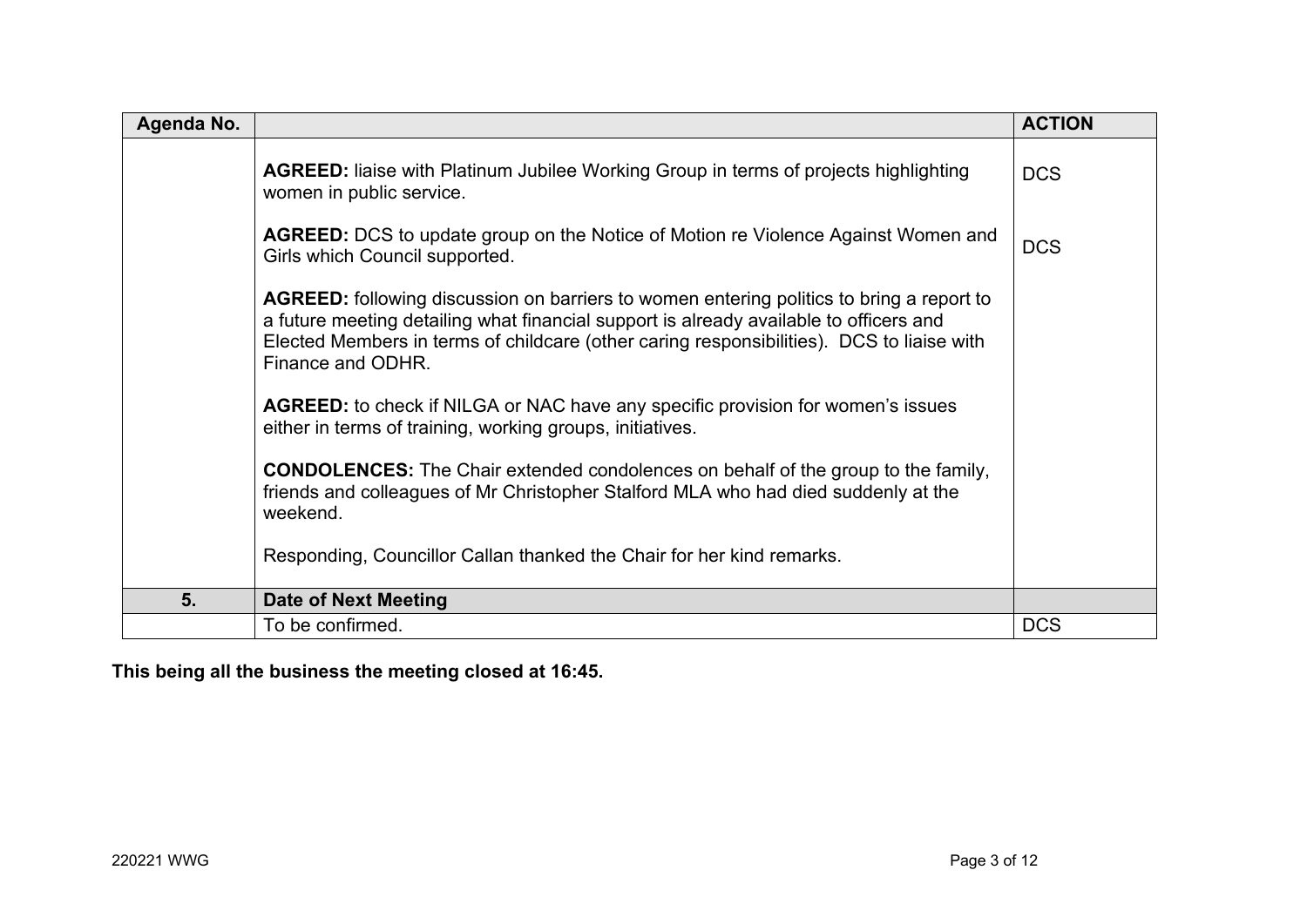| <b>From</b>                                         | Item                                                                                                                                                                                                                                                                                                                                                                                                                                                                                                                                                                                                                                                                                                                                                                                                                                                                                                                                                                                                                                                                                                                                                                                                                                                                                                                                                                                                                                                                                                                                                                                                                                                                                                                                                                                                                                                                                                                                                                                                                                                                                                                                                                                       |
|-----------------------------------------------------|--------------------------------------------------------------------------------------------------------------------------------------------------------------------------------------------------------------------------------------------------------------------------------------------------------------------------------------------------------------------------------------------------------------------------------------------------------------------------------------------------------------------------------------------------------------------------------------------------------------------------------------------------------------------------------------------------------------------------------------------------------------------------------------------------------------------------------------------------------------------------------------------------------------------------------------------------------------------------------------------------------------------------------------------------------------------------------------------------------------------------------------------------------------------------------------------------------------------------------------------------------------------------------------------------------------------------------------------------------------------------------------------------------------------------------------------------------------------------------------------------------------------------------------------------------------------------------------------------------------------------------------------------------------------------------------------------------------------------------------------------------------------------------------------------------------------------------------------------------------------------------------------------------------------------------------------------------------------------------------------------------------------------------------------------------------------------------------------------------------------------------------------------------------------------------------------|
| <b>Good Relations Team/Mayor's</b><br><b>Office</b> | Celebrating Women / International Women's Day Networking Event<br>Women's networking lunch to celebrate International Women's Day at 12 noon on Tuesday 8th March 2022<br>in The Bann Gallery, Cloonavin.<br>Include photographs incorporating 'Break the Bias' symbolism.<br>This is a networking opportunity for women within the Borough to come and have lunch together in<br>celebration of the social, economic, cultural and political achievements of women.<br>Nandi Jola and Johann Muldonn (MBE) will be speaking of their experiences as women at the event.<br>Nandi, one of BBC's 2021 Writer's room, Hothouse chosen writers, is an award winning poet, storyteller and<br>playwright who was born in South Africa. Growing up under the apartheid regime, resiliently and defiantly,<br>Nandi started writing poetry at the age of fourteen. She founded the 'nandijproject' in 2010 with the vision of<br>tackling women trafficking and sexual exploitation. Now living most of her life in Belfast her work involves<br>creating a platform for woman to speak about the issues women face today. Nandi is highly praised in Northern<br>Ireland and internationally.<br>Johann is an architect, a university lecturer, tutor, business mentor, keynote speaker, has established and led<br>numerous business, is the wife of a dairy farmer and mother to 3 young children. She is one of Causeways<br>recently named 100 Famous Sons and Daughters. A multi-award-winning, globally recognised individual she<br>feels immense gratitude for gaining awards for not only her professional contribution, business acumen,<br>inspiring, leading, employing, promoting and inspiring women but also an MBE making history as the youngest<br>and first female architect in Ireland to receive this accolade.<br>Networking will begin at 12 noon, with lunch served at 1pm. We look forward to welcoming you on 8th<br>March.<br>This project has been organised as part of Causeway Coast and Glens Borough Council's Good Relations<br>Programme which receives financial support from The Executive Office through the District Council Good<br>Relations Programme. |
| <b>Mayor's Office</b>                               | Hosting Kilrea Women's Institute on $8th$ March (3pm) which coincides with IWD.<br>Exploring options for hospitality at an activity based event(s) for female elected members and female<br>members of staff. Timing to be confirmed. Officer involvement would likely be to promote the event;<br>register attendees and possibly some H&S/risk assessment issues,                                                                                                                                                                                                                                                                                                                                                                                                                                                                                                                                                                                                                                                                                                                                                                                                                                                                                                                                                                                                                                                                                                                                                                                                                                                                                                                                                                                                                                                                                                                                                                                                                                                                                                                                                                                                                        |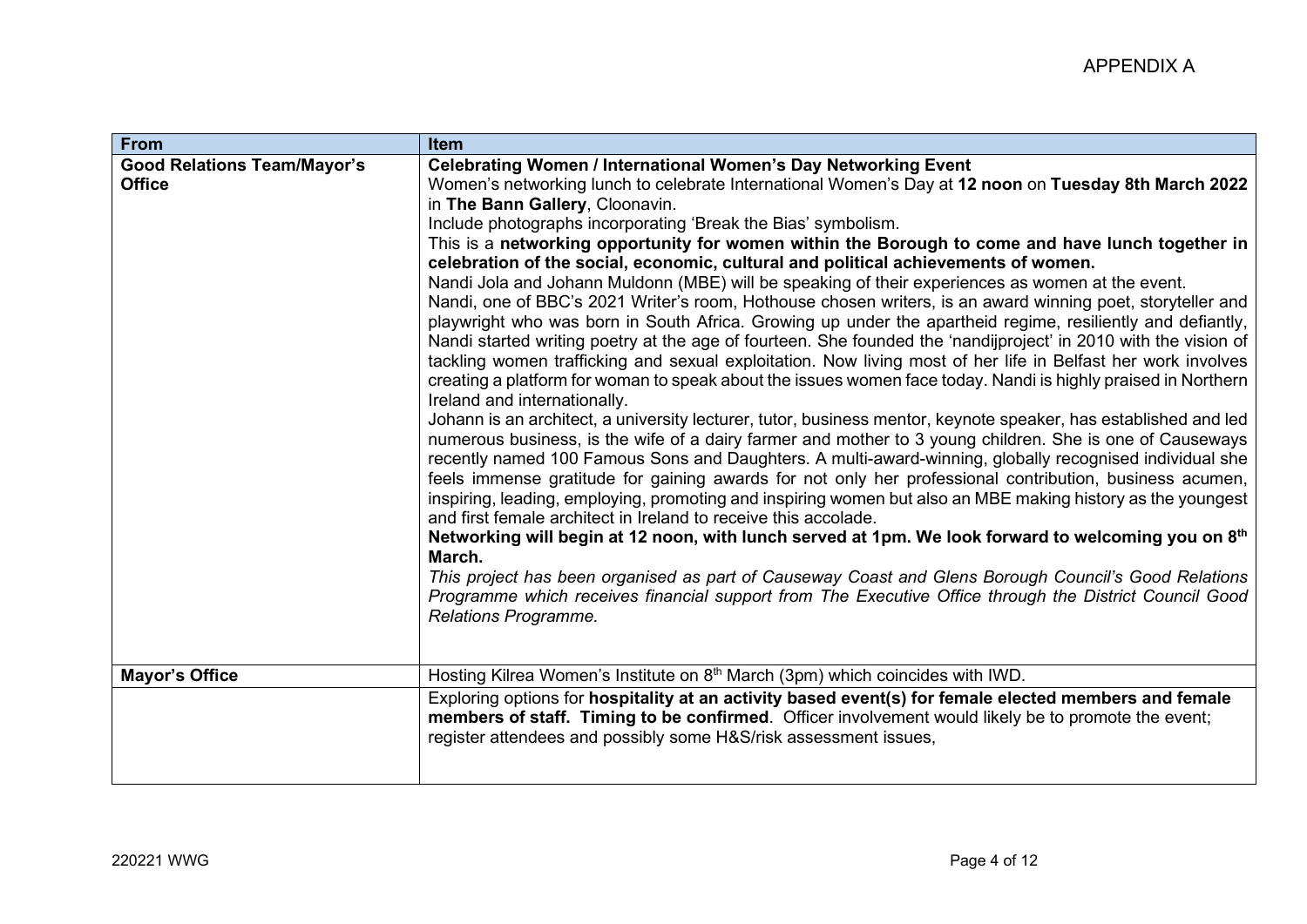| <b>PR</b>                    | Information on all events/initiatives for IWD and promotion of women's issues available on Council's website.<br>Promotion of all events/initiatives during IWD (week)<br><b>Promotion in Staff News</b><br>Liaison re photocalls/PR.                                                                                                                                                                                                                                                                                                                                                                                                                                                                                |
|------------------------------|----------------------------------------------------------------------------------------------------------------------------------------------------------------------------------------------------------------------------------------------------------------------------------------------------------------------------------------------------------------------------------------------------------------------------------------------------------------------------------------------------------------------------------------------------------------------------------------------------------------------------------------------------------------------------------------------------------------------|
| <b>Sport &amp; Wellbeing</b> | Free sanitary products in Council's main leisure/sports centres was introduced in March 2021 – we have 12<br>machines across 6 sites dispensing free products.<br>In partnership with external organisations Council delivers a number of programmes in Limavady (Roe<br>Valley Leisure Centre) designed to target women and their specific needs/issues. Camilla Lowry is the lead<br>officer for those programmes and she has listed a few activities below.                                                                                                                                                                                                                                                       |
|                              | Women would be a key KPI for any funded programmes via Dfc/PHA/WHSCT. We deliver to women<br>in house via Council staff and coaches and then specialised facilitators on issues such as<br>menopause/ nutrition/ mental wellbeing (all specifically defined and costed in Action Plan's agreed<br>and set out by myself and the health sub group/ community groups).<br>We specifically target women in NR areas, as well as borough wide participants who can access the<br>majority of sessions.<br>Setting up the breastfeeding welcome here scheme in RVLC and officer delivering is qualified in<br>breastfeeding support. We host a buggy walk weekly for mothers who freely feed in the centre if<br>need be. |
| <b>Equality - Policy</b>     | Breastfeeding Policy. All centres are now open to breastfeeding mothers and families. All reception staff<br>have been provided with virtual training on the policy.<br>Link to the presentation:<br>https://1drv.ms/p/s!An EYaA7jApfbtRLww1BUOLj9S8?e=9UgPiY<br>Link to the policy:<br>https://1drv.ms/w/s!An EYaA7jApfbSX-1fmCfuZWFeU?e=OMZTzk<br>It could be said that women and women carers have benefitted from working from home and<br>therefore the new Agile Working Policy will also be an improvement.                                                                                                                                                                                                   |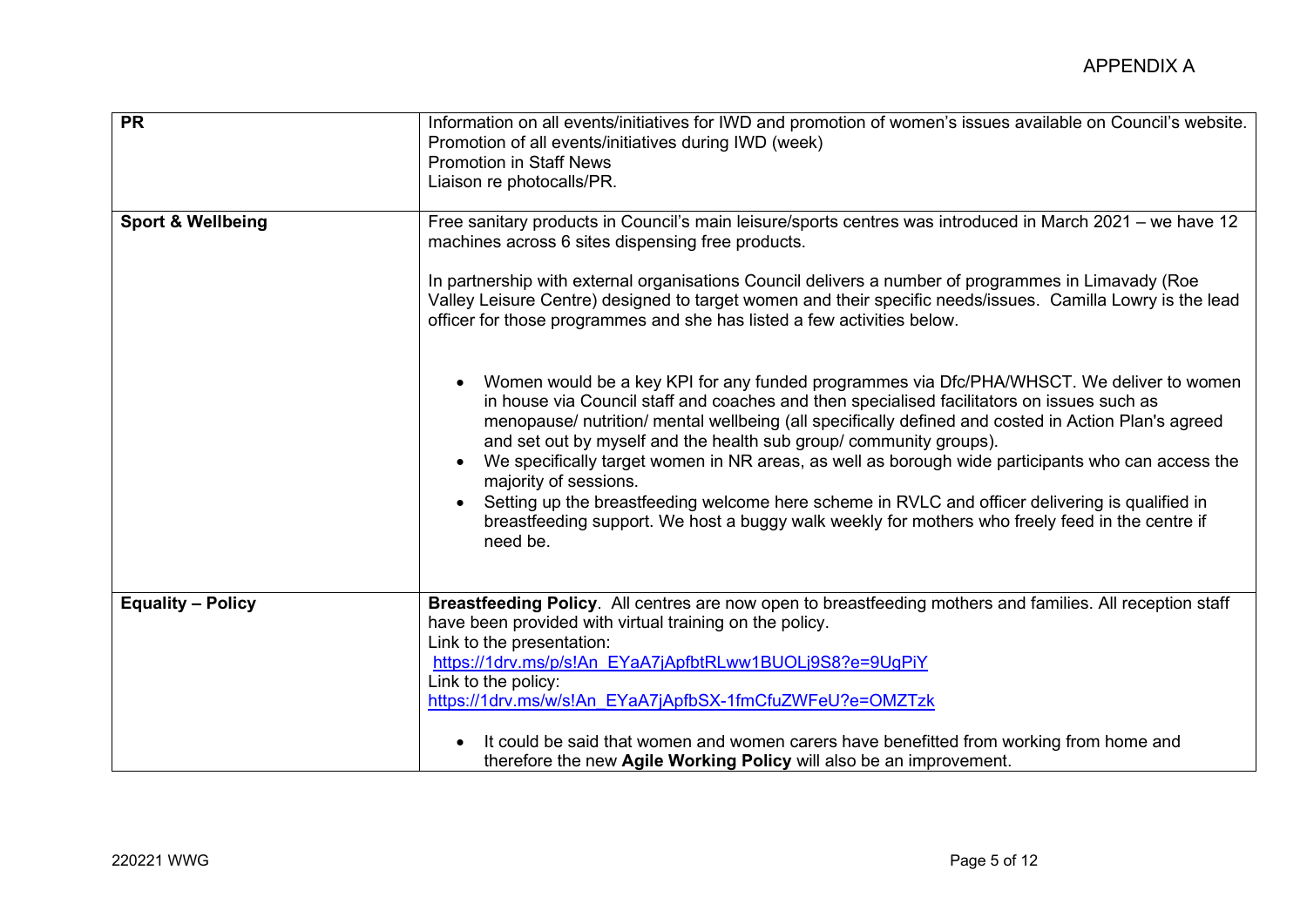|                               |                                                                                                                                                                                                                                                                                                                                                                                                                                                                                                                                                                                                                                                                                                                                                                                                                                          | Domestic Abuse Training which may also impact women. (some individuals may have                                                                                                       |                      | detrimentally been impacted by working from home so it's the flip side of the same coin and attempts<br>have been made by OD/HR in conjunction with the Domestic Abuse lead officer to cover both sides)<br>The Town and Village Management Officer has set up a project group to purchase and prep the |
|-------------------------------|------------------------------------------------------------------------------------------------------------------------------------------------------------------------------------------------------------------------------------------------------------------------------------------------------------------------------------------------------------------------------------------------------------------------------------------------------------------------------------------------------------------------------------------------------------------------------------------------------------------------------------------------------------------------------------------------------------------------------------------------------------------------------------------------------------------------------------------|---------------------------------------------------------------------------------------------------------------------------------------------------------------------------------------|----------------------|---------------------------------------------------------------------------------------------------------------------------------------------------------------------------------------------------------------------------------------------------------------------------------------------------------|
|                               |                                                                                                                                                                                                                                                                                                                                                                                                                                                                                                                                                                                                                                                                                                                                                                                                                                          | want to come and take a look or tweet about it that would be excellent)                                                                                                               |                      | installation of 2 new Accessible Mobile Changing Units which will also have a positive impact on<br>female carers (Its open for people to view tomorrow between 11am and 2pm if any of your members                                                                                                     |
| <b>ODHR</b>                   | Women's leadership course - training which was specifically addressed to women.                                                                                                                                                                                                                                                                                                                                                                                                                                                                                                                                                                                                                                                                                                                                                          |                                                                                                                                                                                       |                      |                                                                                                                                                                                                                                                                                                         |
| <b>Training opportunities</b> |                                                                                                                                                                                                                                                                                                                                                                                                                                                                                                                                                                                                                                                                                                                                                                                                                                          |                                                                                                                                                                                       |                      |                                                                                                                                                                                                                                                                                                         |
|                               | Menopause Awareness Training this year (open to all) however mostly women attendees.                                                                                                                                                                                                                                                                                                                                                                                                                                                                                                                                                                                                                                                                                                                                                     |                                                                                                                                                                                       |                      |                                                                                                                                                                                                                                                                                                         |
|                               |                                                                                                                                                                                                                                                                                                                                                                                                                                                                                                                                                                                                                                                                                                                                                                                                                                          | impacted by working from home so it's the flip side of the same coin and attempts have been made by<br>OD/HR in conjunction with the Domestic Abuse lead officer to cover both sides) |                      | Domestic Abuse Training which may also impact women. (some individuals may have detrimentally been                                                                                                                                                                                                      |
|                               | LGSC- Pink Ladies/Pink Panther Awareness Sessions - Open to All Staff & Elected Members                                                                                                                                                                                                                                                                                                                                                                                                                                                                                                                                                                                                                                                                                                                                                  |                                                                                                                                                                                       |                      |                                                                                                                                                                                                                                                                                                         |
|                               | In conjunction with the Local Government Mental Health and Wellbeing Strategy and Action Plan - (ASK);<br>the Local Government Staff Commission are providing a number of upcoming awareness sessions for<br>Councils and the NIHE in relation to Prostrate and Ovarian/Cervical Cancer. These are being delivered by<br>the Pink Ladies (Ovarian and Cervical Cancer) and the Pink Panthers (Prostate Cancer) Support Group, and<br>Causeway Coast and Glens have been allocated 5 seats per session, on a first come, first served basis.<br>The session content will enable attendees to have information on specific cancer types, giving them<br>knowledge to be aware of changes and to look out for signs and symptoms and what to do if any changes<br>are found.<br>Details below in relation to the Online Awareness sessions. |                                                                                                                                                                                       |                      |                                                                                                                                                                                                                                                                                                         |
|                               |                                                                                                                                                                                                                                                                                                                                                                                                                                                                                                                                                                                                                                                                                                                                                                                                                                          |                                                                                                                                                                                       |                      |                                                                                                                                                                                                                                                                                                         |
|                               |                                                                                                                                                                                                                                                                                                                                                                                                                                                                                                                                                                                                                                                                                                                                                                                                                                          |                                                                                                                                                                                       |                      |                                                                                                                                                                                                                                                                                                         |
|                               |                                                                                                                                                                                                                                                                                                                                                                                                                                                                                                                                                                                                                                                                                                                                                                                                                                          | <b>Cancer Awareness Subject</b>                                                                                                                                                       | <b>Date</b>          | <b>Time</b>                                                                                                                                                                                                                                                                                             |
|                               |                                                                                                                                                                                                                                                                                                                                                                                                                                                                                                                                                                                                                                                                                                                                                                                                                                          | <b>Prostate</b>                                                                                                                                                                       | <b>03 March 2022</b> | $1.00pm - 2.00pm$                                                                                                                                                                                                                                                                                       |
|                               |                                                                                                                                                                                                                                                                                                                                                                                                                                                                                                                                                                                                                                                                                                                                                                                                                                          | <b>Ovarian/Cervical</b>                                                                                                                                                               | <b>10 March 2022</b> | $1.00pm - 2.00pm$                                                                                                                                                                                                                                                                                       |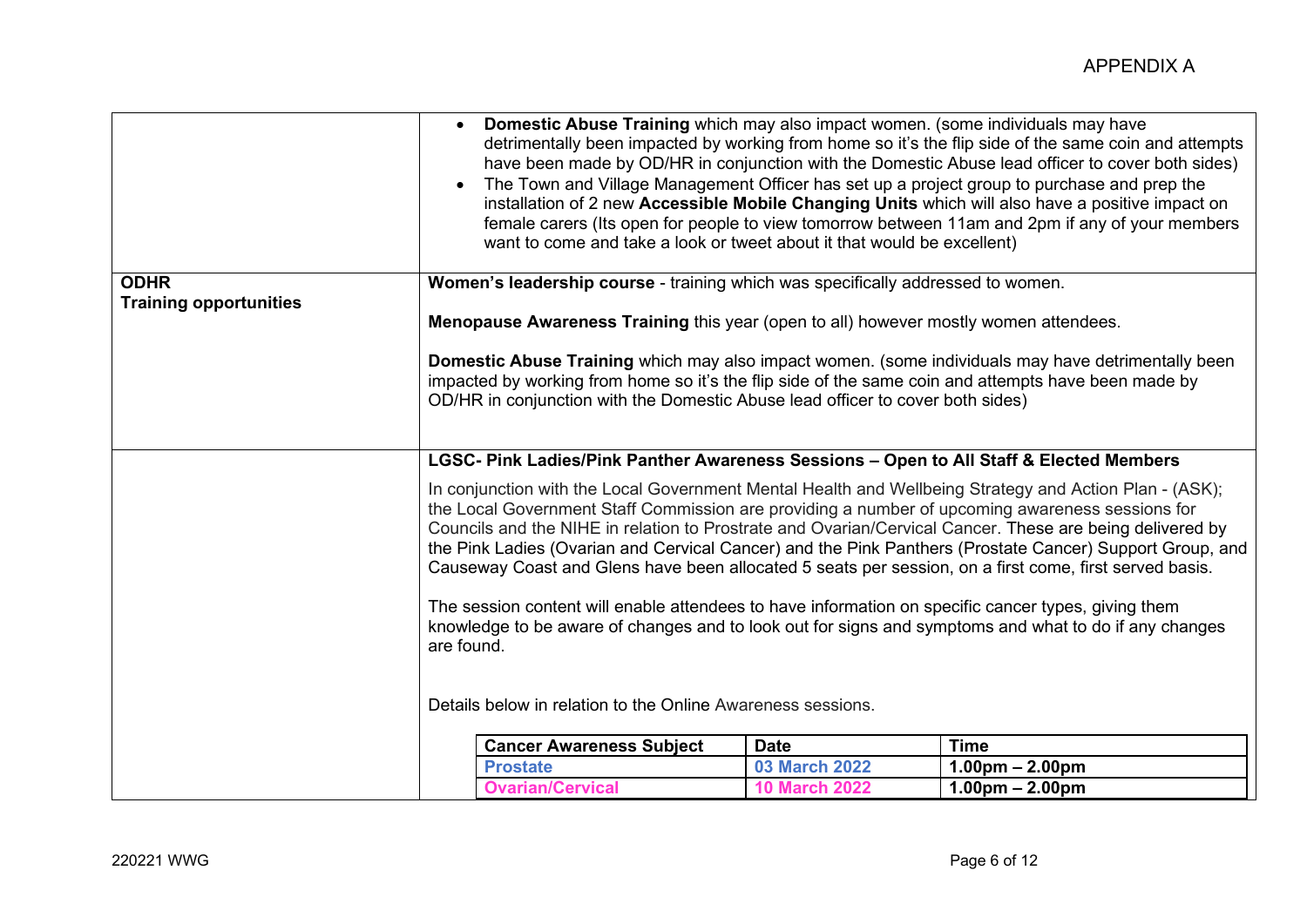|                                                                                                                                                           | <b>Prostate</b>                                                                                                                                                                                                                                                                                               | <b>24 March 2022</b>                                         | $1.00pm - 2.00pm$                                                                               |  |
|-----------------------------------------------------------------------------------------------------------------------------------------------------------|---------------------------------------------------------------------------------------------------------------------------------------------------------------------------------------------------------------------------------------------------------------------------------------------------------------|--------------------------------------------------------------|-------------------------------------------------------------------------------------------------|--|
|                                                                                                                                                           | <b>Ovarian/Cervical</b>                                                                                                                                                                                                                                                                                       | <b>31 March 2022</b>                                         | $1.00pm - 2.00pm$                                                                               |  |
|                                                                                                                                                           |                                                                                                                                                                                                                                                                                                               |                                                              |                                                                                                 |  |
|                                                                                                                                                           | Please note that the LGSC are not using event brite for this event, therefore, if you wish to book onto<br>one of the sessions please email training@causewaycoastandglens.gov.uk no later than Wednesday<br>23rd February 2022. Remember these spaces are being offered on a first come, first served basis. |                                                              |                                                                                                 |  |
|                                                                                                                                                           |                                                                                                                                                                                                                                                                                                               |                                                              |                                                                                                 |  |
| <b>Economic</b><br><b>Development</b>                                                                                                                     | Council only currently plans to directly support the following, female-specific programme as from our<br>monitoring report.                                                                                                                                                                                   |                                                              |                                                                                                 |  |
|                                                                                                                                                           | Previous Programmes include Yes You Can, which included pre-start and early stage support, pitching<br>competition.                                                                                                                                                                                           |                                                              |                                                                                                 |  |
|                                                                                                                                                           | <b>Causeway Chamber -</b> Celebration of Enterprising Women $9th$ March – Registration details (see picture<br>below)                                                                                                                                                                                         |                                                              |                                                                                                 |  |
| <b>Enterprise Causeway</b> – International Woman's Day $9th$ March 7pm (see picture below)                                                                |                                                                                                                                                                                                                                                                                                               |                                                              |                                                                                                 |  |
|                                                                                                                                                           | Causeway Chamber and/or Enterprise Causeway may shortly be applying for support for an<br>International Women's Day event on or near 8th March.<br>NI Women's Enterprise Challenge Support funding                                                                                                            |                                                              |                                                                                                 |  |
|                                                                                                                                                           |                                                                                                                                                                                                                                                                                                               |                                                              |                                                                                                 |  |
|                                                                                                                                                           | $\bullet$<br>Councils, Invest NI and Women in Business NI.                                                                                                                                                                                                                                                    |                                                              | The Northern Ireland Women's Enterprise Challenge (NIWEC) is a new collaboration between the 11 |  |
| Project includes one to one support, a series of networking initiatives and start up boot camps, and a<br>$\bullet$<br>final conference                   |                                                                                                                                                                                                                                                                                                               |                                                              |                                                                                                 |  |
| Local targets set for various project elements.<br>$\bullet$<br><b>Other programmes</b> that already support women but are not exclusive to women include |                                                                                                                                                                                                                                                                                                               |                                                              |                                                                                                 |  |
|                                                                                                                                                           |                                                                                                                                                                                                                                                                                                               |                                                              |                                                                                                 |  |
|                                                                                                                                                           | Go For It – council supported but not delivered<br>$\bullet$                                                                                                                                                                                                                                                  |                                                              |                                                                                                 |  |
|                                                                                                                                                           | ٠                                                                                                                                                                                                                                                                                                             | Alchemy - Invest NI supported and Council delivered          |                                                                                                 |  |
|                                                                                                                                                           | $\bullet$                                                                                                                                                                                                                                                                                                     | Digital Causeway - Invest NI supported and Council delivered |                                                                                                 |  |
|                                                                                                                                                           | Enterprise Fund – Council funded and delivered.<br>$\bullet$                                                                                                                                                                                                                                                  |                                                              |                                                                                                 |  |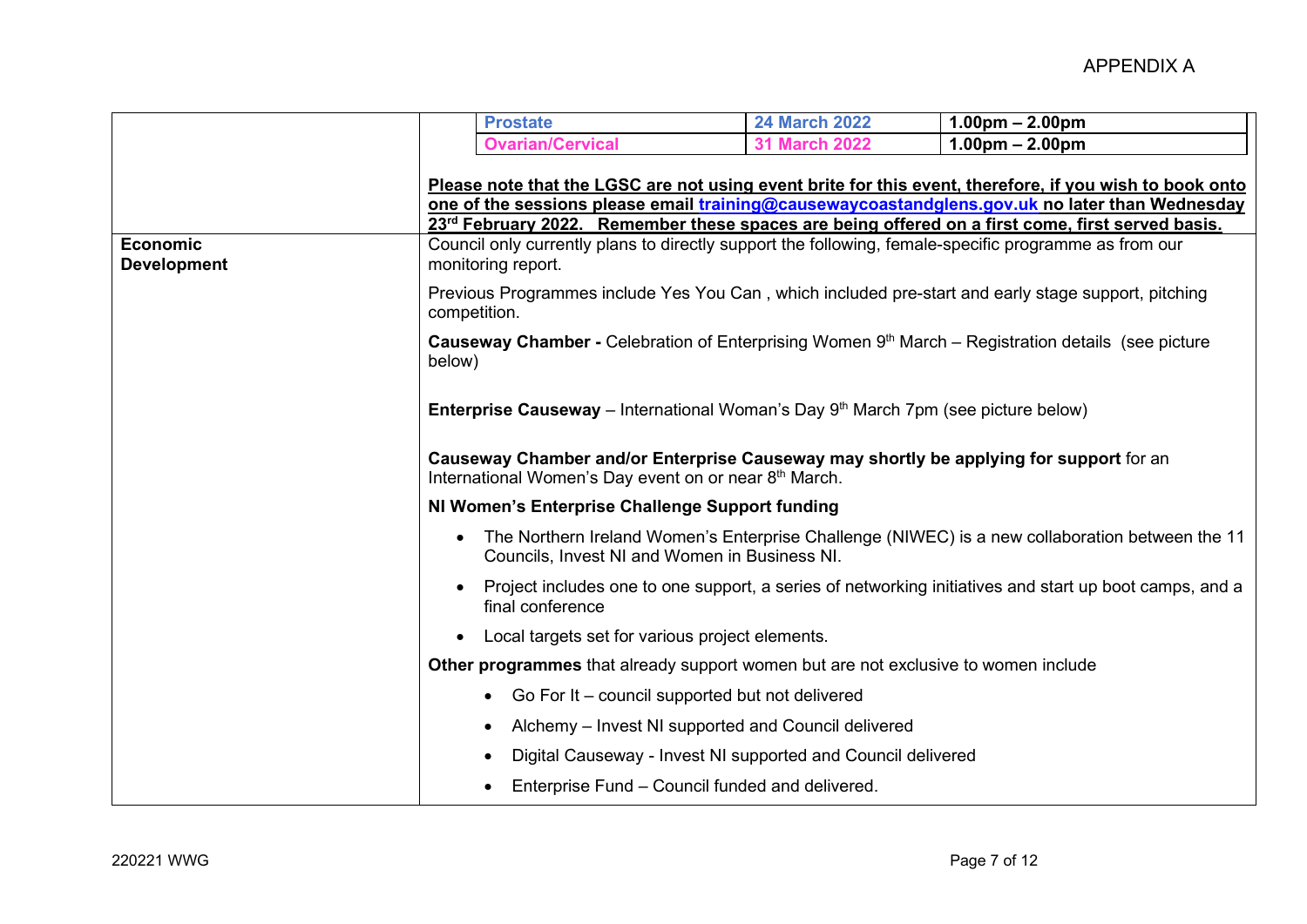| New programmes include                                                                                                                                                                                                                                                                                                                                                                                                     |  |  |
|----------------------------------------------------------------------------------------------------------------------------------------------------------------------------------------------------------------------------------------------------------------------------------------------------------------------------------------------------------------------------------------------------------------------------|--|--|
| • Activate – for those who have just gone through Go For It                                                                                                                                                                                                                                                                                                                                                                |  |  |
| <b>Digital Transformation programme</b>                                                                                                                                                                                                                                                                                                                                                                                    |  |  |
| <b>Report to LDC noted under</b>                                                                                                                                                                                                                                                                                                                                                                                           |  |  |
| "Industry, STEM, MoD and Sponsorship Coordinator Tasks to 31 March 2022                                                                                                                                                                                                                                                                                                                                                    |  |  |
| Working on understanding and promotion of Women in STEM campaign.<br>The guest speaker at the Air Show is Lindy Cameron, the CEO of the National Cyber Security Centre.<br>Furthermore the STEM 'village' is sponsored by PULSAR who are focused upon getting women into STEM<br>employment."<br>Kim Spragg, Business & Corporate Development Northern Ireland International Air Show could attend future<br>WWG to speak. |  |  |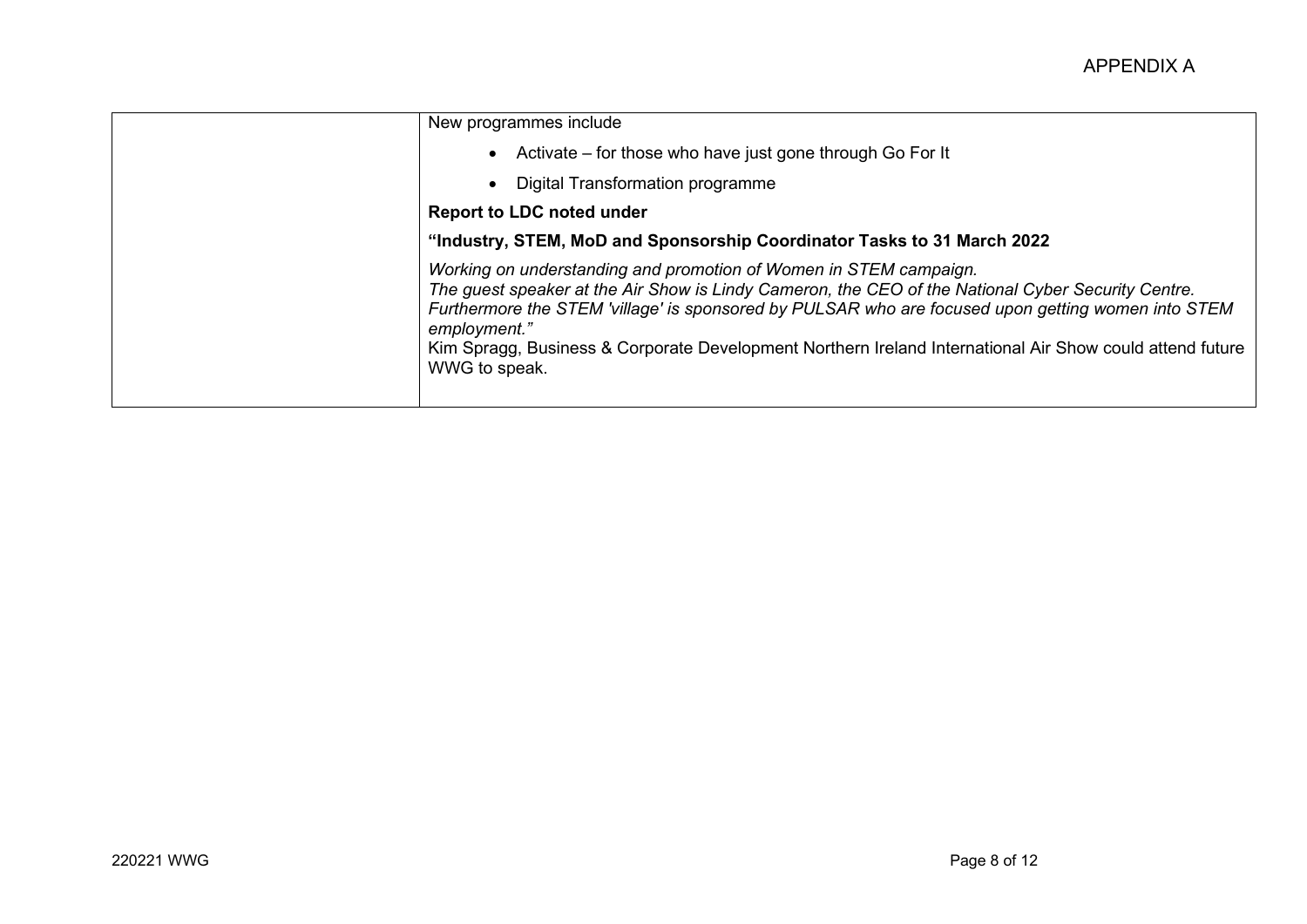This event is brought to you by @Enterprisecauseway, Causeway Chamber and is supported by **Causeway Coast and Glens Borough** Council Registration for this event will open early next week. #breakthebias #IWD22



**Enterprise Causeway 9th March 7pm**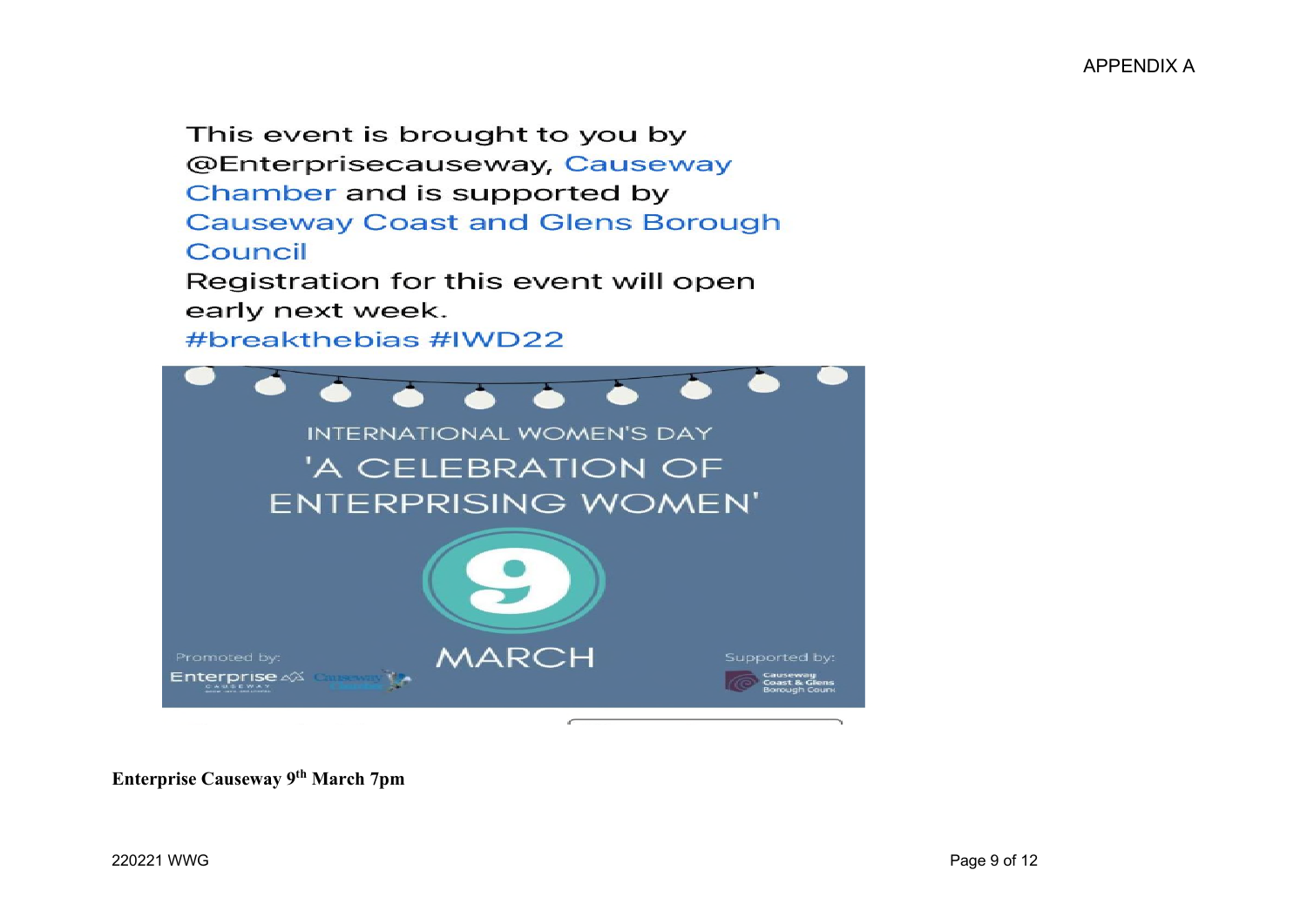

This International Women's Day we are thrilled to announce an in-person, gathered-together, not a zoom screen in sight, event for enterprising women in the Causeway area.

We will be hosted by Sarah Travers and will be joined by a fantastic panel of local women from the world of politics and business.

Date: Wednesday 9 March Time: 7-9pm Location: Fidela Coffee, Coleraine  $\overline{\phantom{a}}$ 

## **Julienne Elliott – HoS Town & Village Manager**

This is additional info, if Corporate are wanting to research wider, for ideas etc. This is probably information overload, although it covers everything across NI, not just what Council offers.

## Support for women in business

Support programmes available to business women in Northern Ireland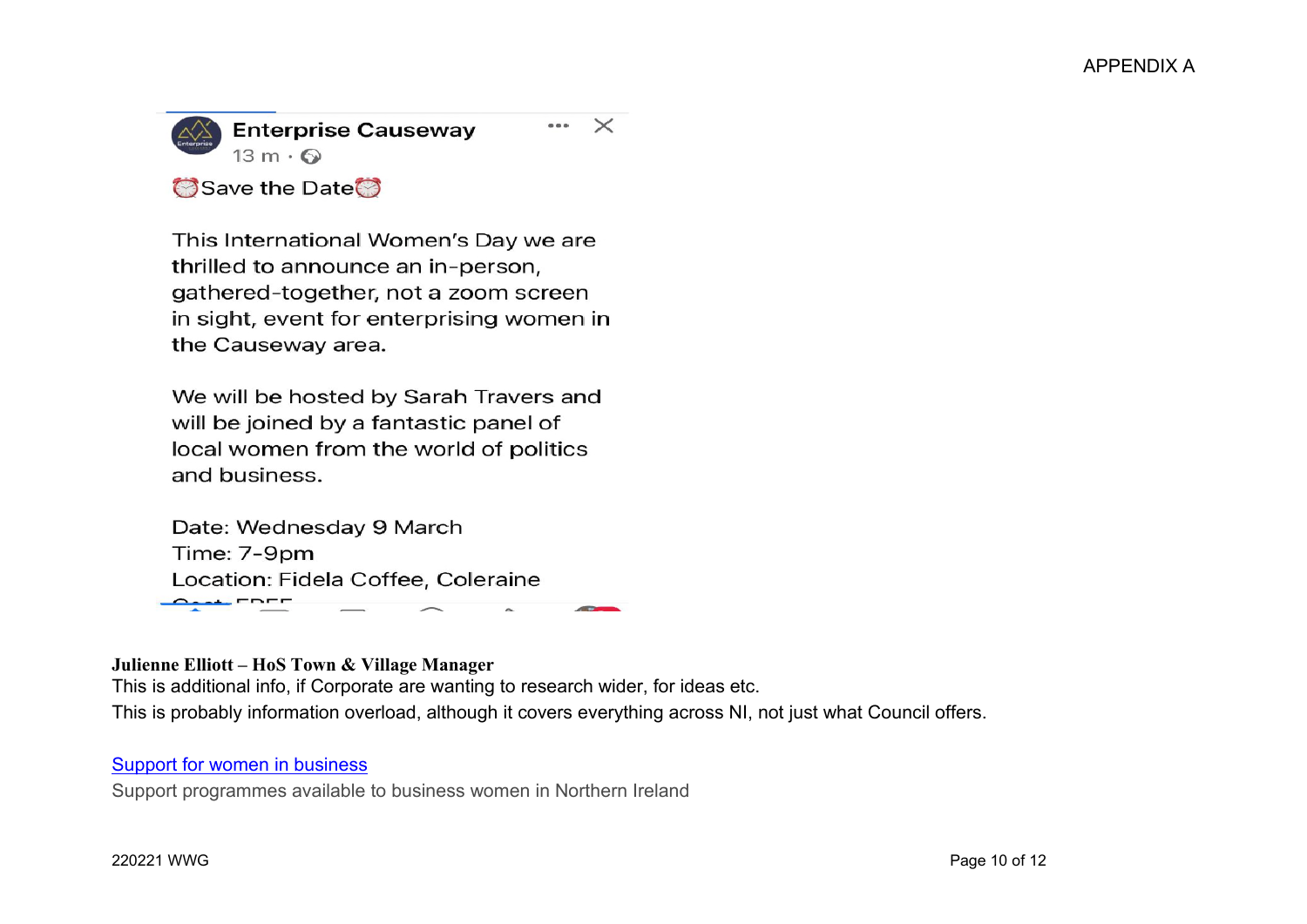## Networks and mentors for women in business

Local business networks and mentoring opportunities for women in business How entrepreneurial are women in NI?

Overview of female entrepreneurship in Northern Ireland and support available to help women get started in business Women in Innovation Awards 2021/22

Women with exciting, innovative ideas who will inspire others can apply for a £50,000 grant and bespoke business support Women in Innovation Awards 2021/22 briefing event

Sign up for the event to find out more about the scope of the competition, the application process and the support available Menopause guidance for employers

Useful guidance to help employers understand their responsibility to provide support to staff affected by menopause Start-up support for female entrepreneurs

A guide specifically for female entrepreneurs with information and support developed to help women in business STEM gender equality webinars

The Equality Commission are hosting a number of webinars to promote gender equality in the science, technology, engineering and maths (STEM) industries

Menopause in the workplace: employer guidance

Reasons why employers should address menopause in the workplace and how to support staff affected by menopausal symptoms How to become a successful female entrepreneur

Tips, guidance and support for potential female entrepreneurs on taking the rights steps when starting a business Starting a business as a female entrepreneur - DELI LITES

Jackie Reid explains how she used her skills and expertise to develop her startup idea into a successful business Support for female entrepreneurs

Support available for women who set up a business, including specific business advice and specialist organisations Equal pay and occupational pension schemes

How equal pay provisions apply to employee rights and occupational pension schemes

Starting a business: steps for female entrepreneurs

A set of steps for potential female entrepreneurs to consider for tried and tested ways to start your business Equal pay for work of equal value